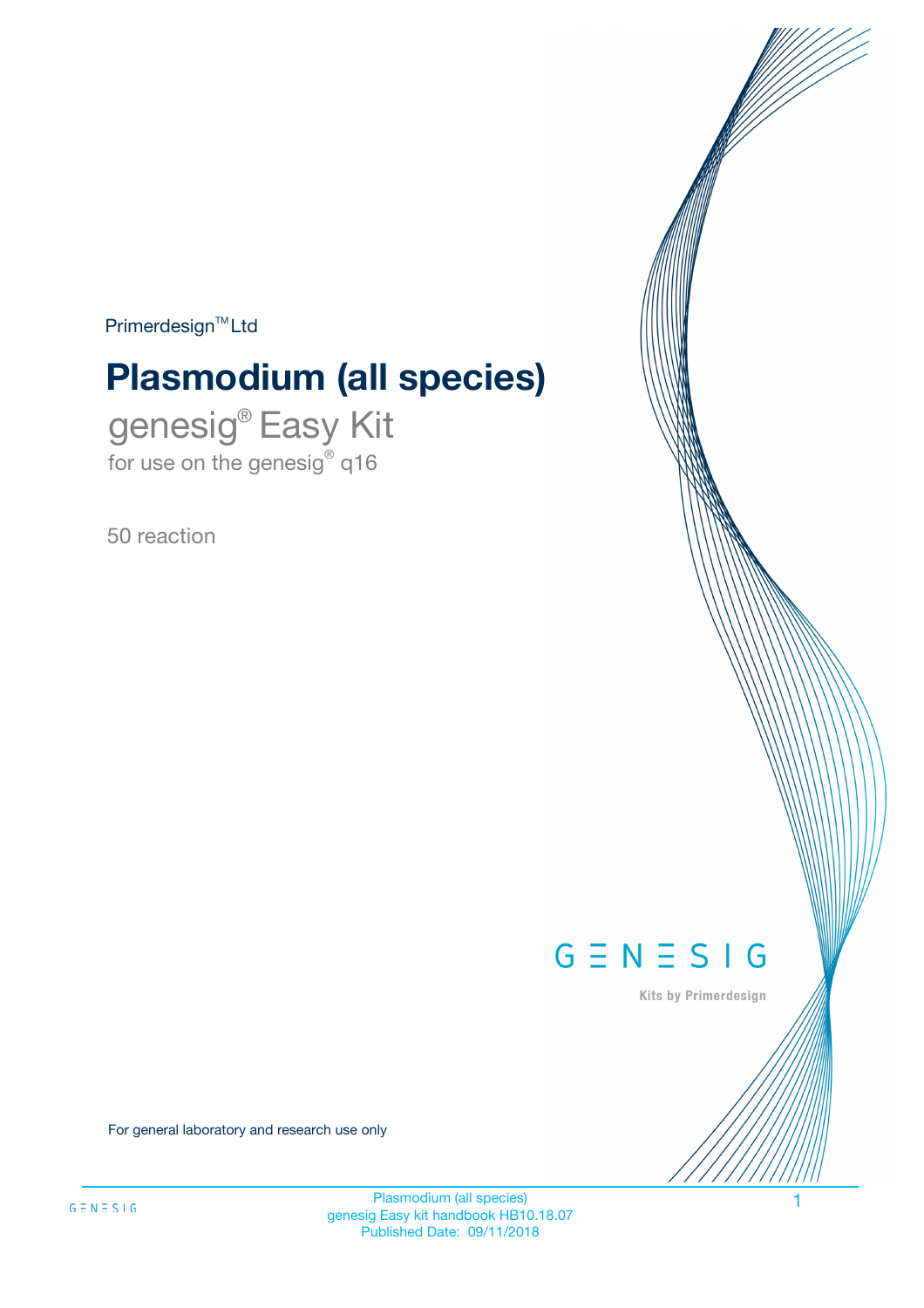## genesig® Easy: at a glance guide

#### **For each DNA test**

| Component                   | <b>Volume</b> | Lab-in-a-box pipette |  |
|-----------------------------|---------------|----------------------|--|
| Plasmodium_spp reaction mix | $10 \mu$      |                      |  |
| <b>Your DNA sample</b>      | 10 µl         |                      |  |

#### **For each positive control**

| Component                   | Volume          | Lab-in-a-box pipette |  |
|-----------------------------|-----------------|----------------------|--|
| Plasmodium_spp reaction mix | 10 <sub>µ</sub> |                      |  |
| Positive control template   | 10 <sub>µ</sub> |                      |  |

#### **For each negative control**

| Component                   | <b>Volume</b>   | Lab-in-a-box pipette |  |
|-----------------------------|-----------------|----------------------|--|
| Plasmodium_spp reaction mix | 10 <sub>µ</sub> |                      |  |
| <u>Water</u>                | 10 <sub>µ</sub> |                      |  |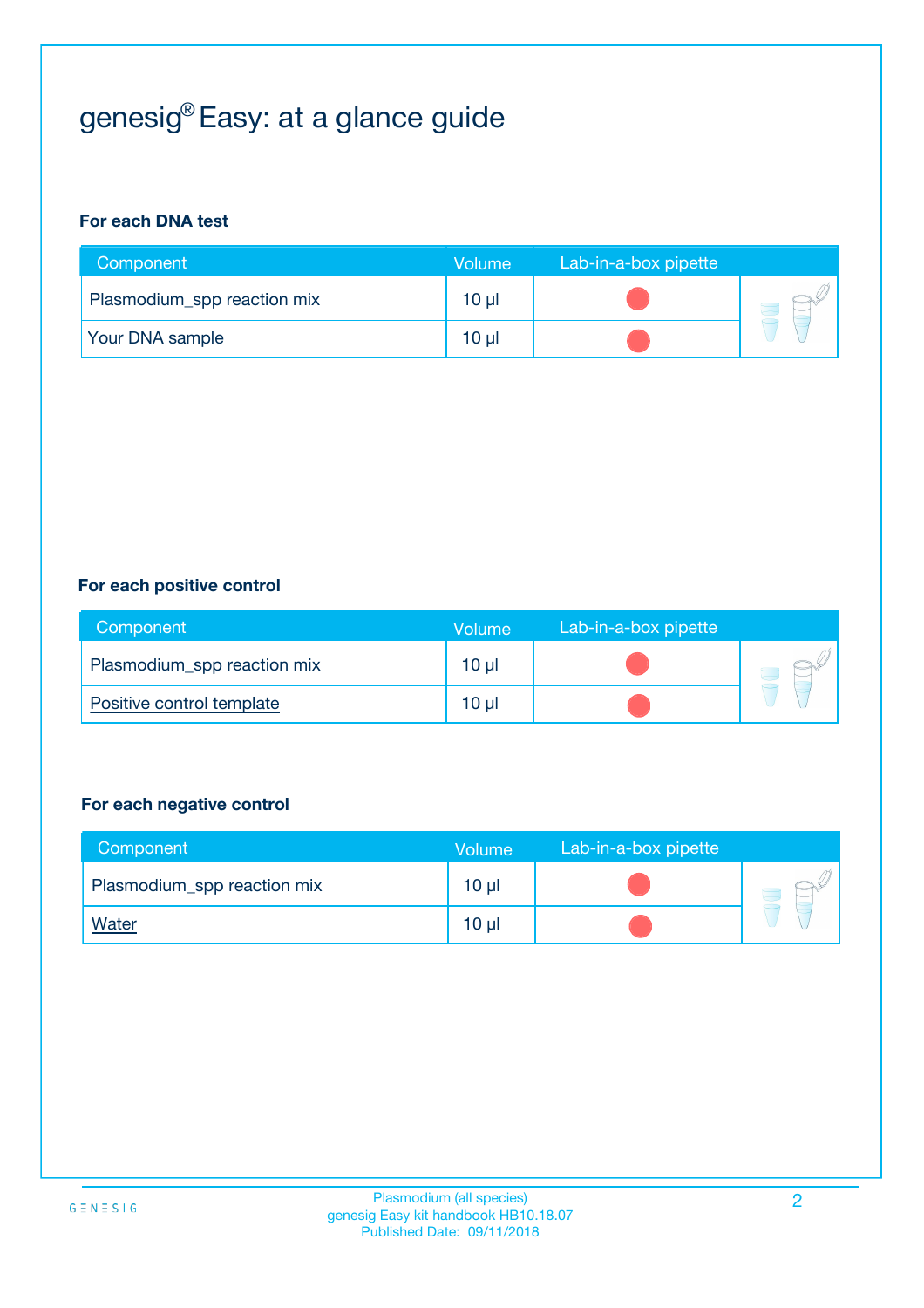## Kit Contents



## Reagents and equipment to be supplied by the user

#### **genesig® q16 instrument**

#### **genesig® Easy Extraction Kit**

This kit is designed to work well with all processes that yield high quality RNA and DNA but the genesig Easy extraction method is recommended for ease of use.

#### **genesig® Lab-In-A-Box**

The genesig Lab-In-A-Box contains all of the pipettes, tips and racks that you will need to use a genesig Easy kit. Alternatively if you already have these components and equipment these can be used instead.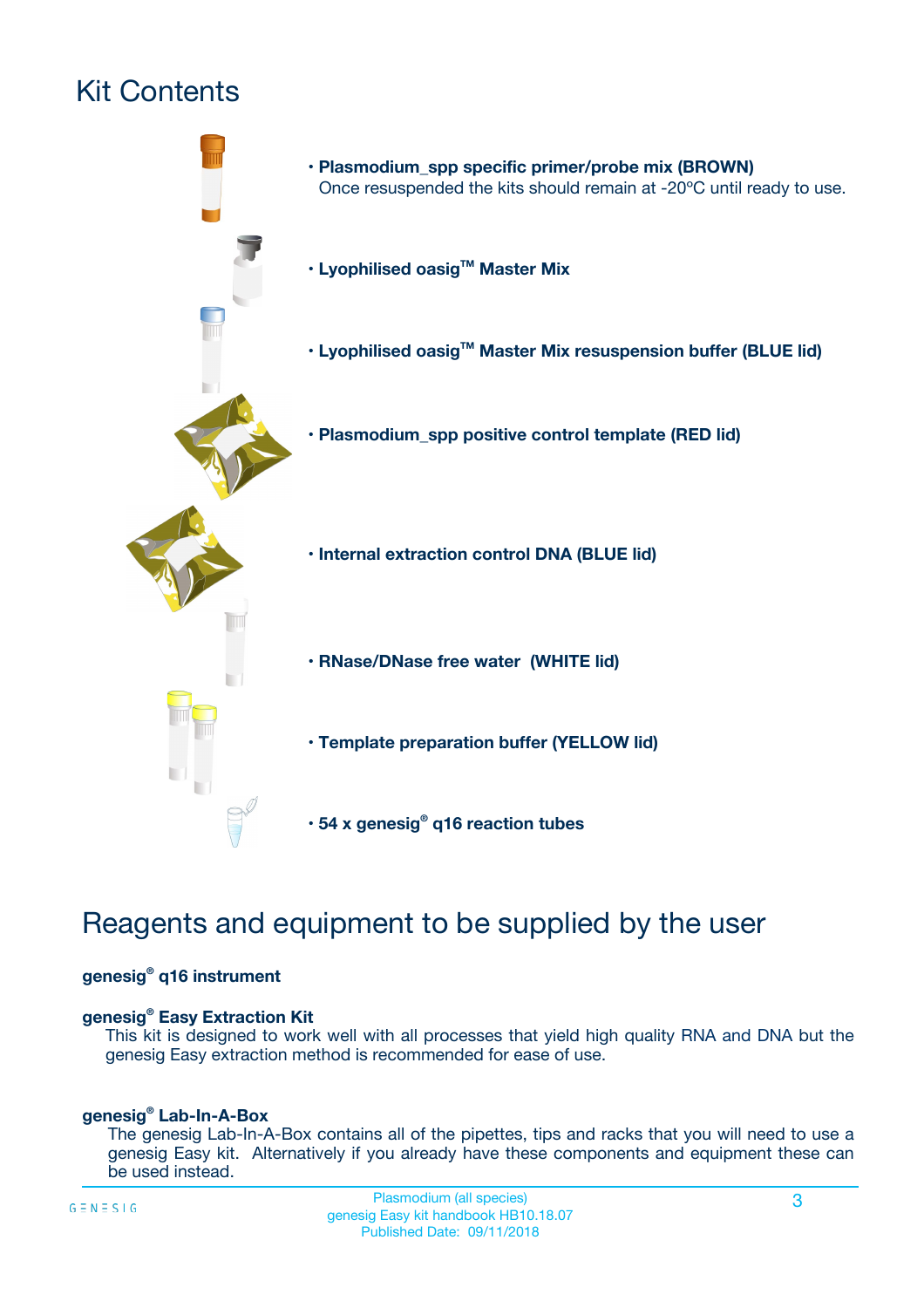## Step-by-step guide

### 1. Create your reaction mix



Use the blue pipette to transfer 500µl**\*** of the oasig Master Mix resuspension buffer into the tube of lyophilised oasig Master Mix and mix well by gently swirling. Then transfer all of that master mix into the brown tube labelled Plasmodium spp primers/probe.

**\***Transfering 525µl of the oasig Master Mix resuspension buffer to your oasig Master Mix (instead of the 500µl recommended above) will enable you to take full advantage of the 50 reactions by accounting for volume losses during pipetting. In order to do so with the genesig Easy fixed volume pipettes use 1x blue, 2x red and 1x grey pipettes to make the total volume. Please be assured that this will not adversely affect the efficiency of the test.

Cap and shake tube to mix. A thorough shake is essential to ensure that all components are resuspended. **Failure to mix well can produce poor kit performance.**

Leave to stand for 5 minutes. Now your reaction mix is ready to use.

Store the reaction mix in the freezer from hereon.

#### Top tip

- Ensure that the reaction mix is mixed thoroughly before each use by shaking.
- **•** Once resuspended do not expose genesig Easy kit to temperatures above -20°C for longer than 30 minutes at a time.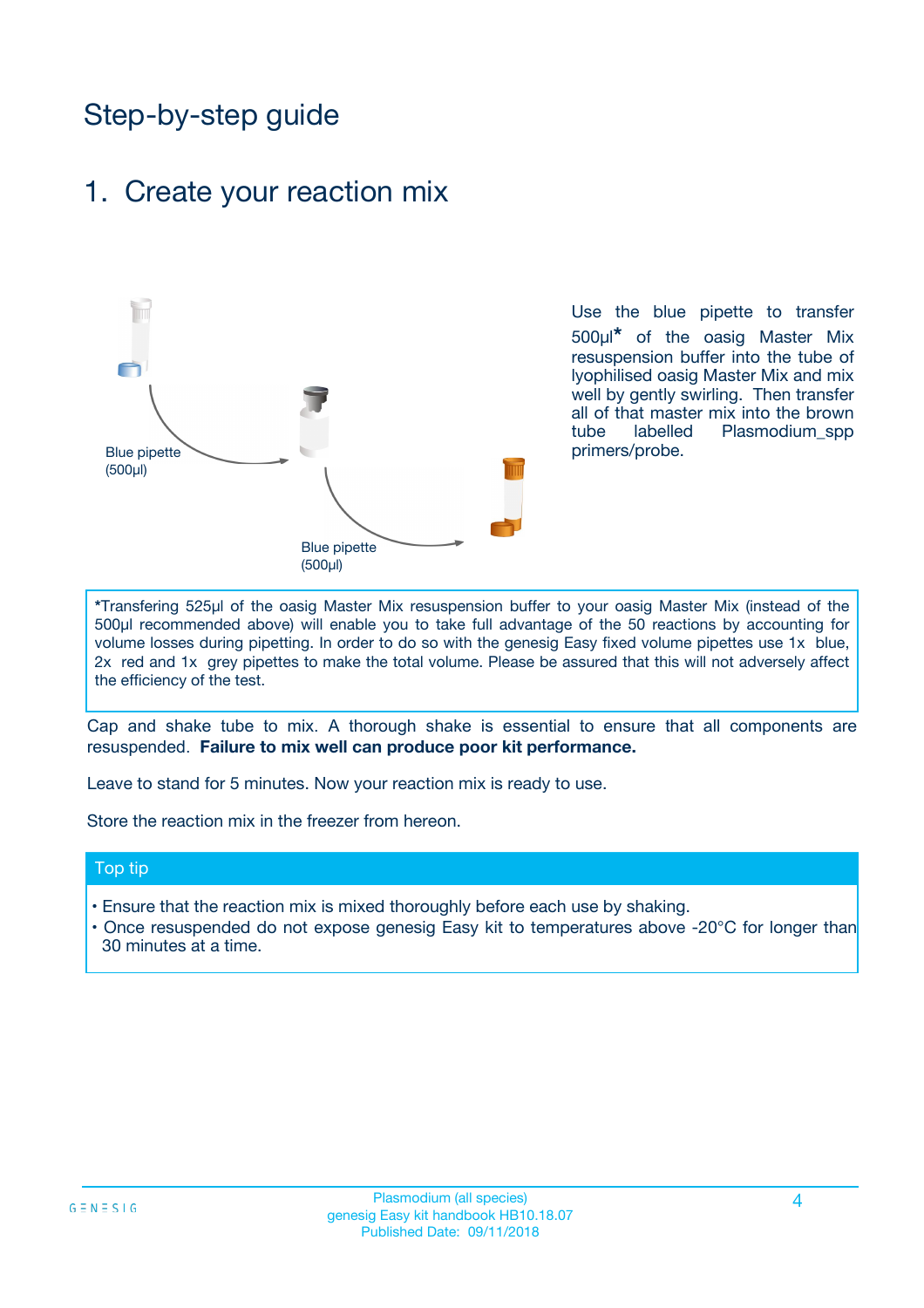## 2. Internal extraction control



Use the blue pipette to transfer 1000µl (2 x 500µl) of template preparation buffer into the Internal Extraction Control DNA tube. Cap and shake tube to mix.

Your kit contains Internal Extraction Control DNA. This is added to your biological sample at the beginning of the DNA extraction process. It is extracted along with the DNA from your target of interest. The q16 will detect the presence of this Internal Extraction Control DNA at the same time as your target. This is the ideal way to show that your DNA extraction process has been successful.

#### **If you are using an alternative extraction kit:**

Use the red pipette to transfer 10µl of Internal Extraction Control DNA to your sample **after** the lysis buffer has been added then follow the rest of the extraction protocol.

#### **If you are using samples that have already been extracted:**

Use the grey pipette to transfer 5µl of Internal Extraction Control DNA to your extracted sample.

### 3. Add reaction mix to all reaction tubes



For every reaction to be run, use the red pipette to add 10µl of your Plasmodium spp reaction mix to every tube.

#### Top tip

- Always pipette the reaction mix directly into the bottom of the tube.
- You can label the tube lids to aid your reaction setup but avoid labelling tube sides.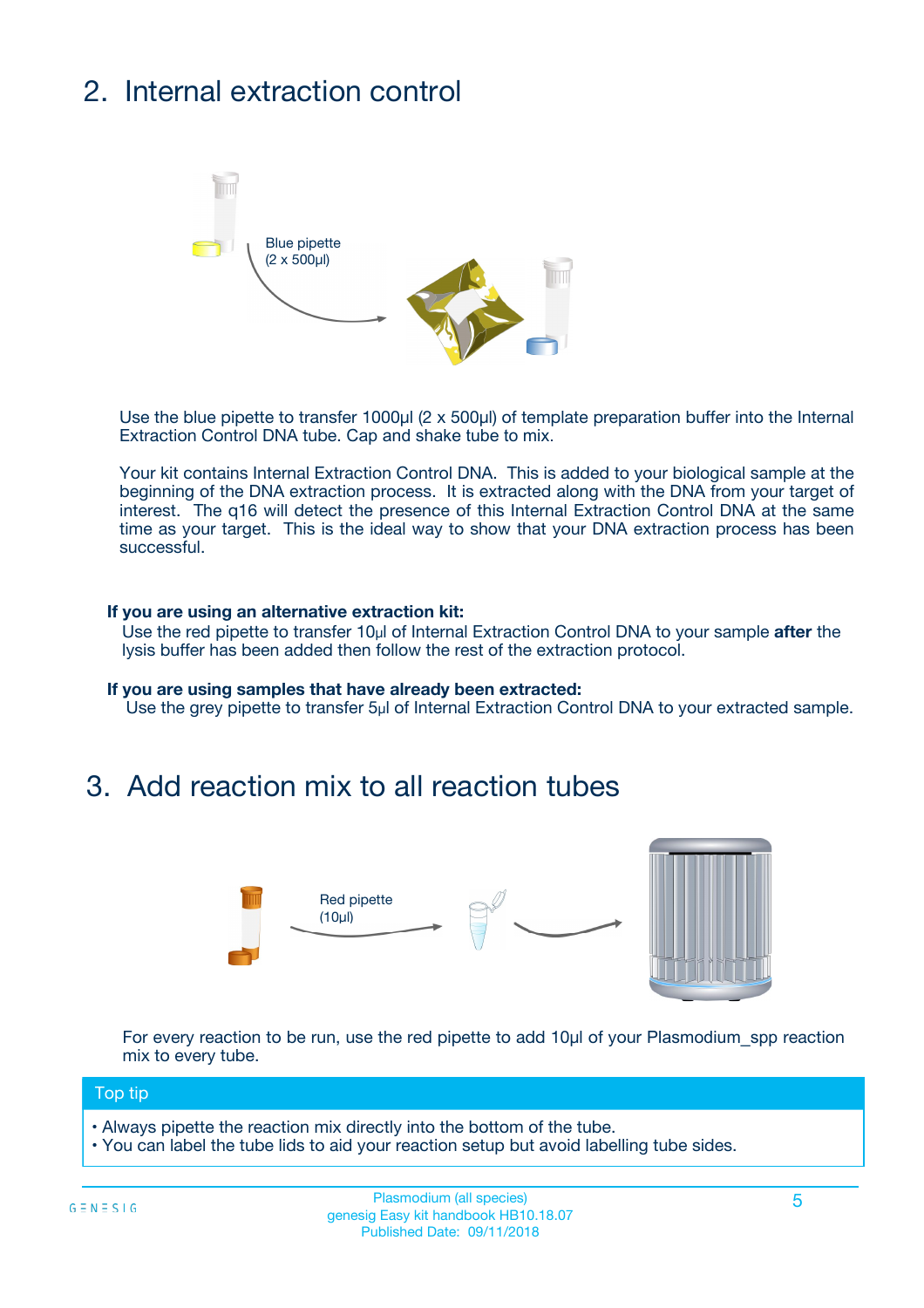### 4. Negative control



For each test you will require a negative control. Instead of DNA, water is used. This sample should typically prove negative thus proving that all of your positive samples really are positive.

To create a negative control reaction simply use the red pipette to add 10µl of the water to the required reaction tubes. Close these tubes after adding the water.

Because some genesig kit targets are common in the environment you may occasionally see a "late" signal in the negative control. The q16 software will take this into account accordingly.

#### Top tip

**•** Always add the water to the side of the tube to reduce the introduction of bubbles.

### 5. Set up a test



For each sample you wish to analyse, use the red pipette to add 10µl of your DNA sample to the required reaction tubes. Close these tubes after adding the sample. Always change pipette tips between samples.

#### Top tip

**•** Always add the DNA sample to the side of the tube to reduce the introduction of bubbles.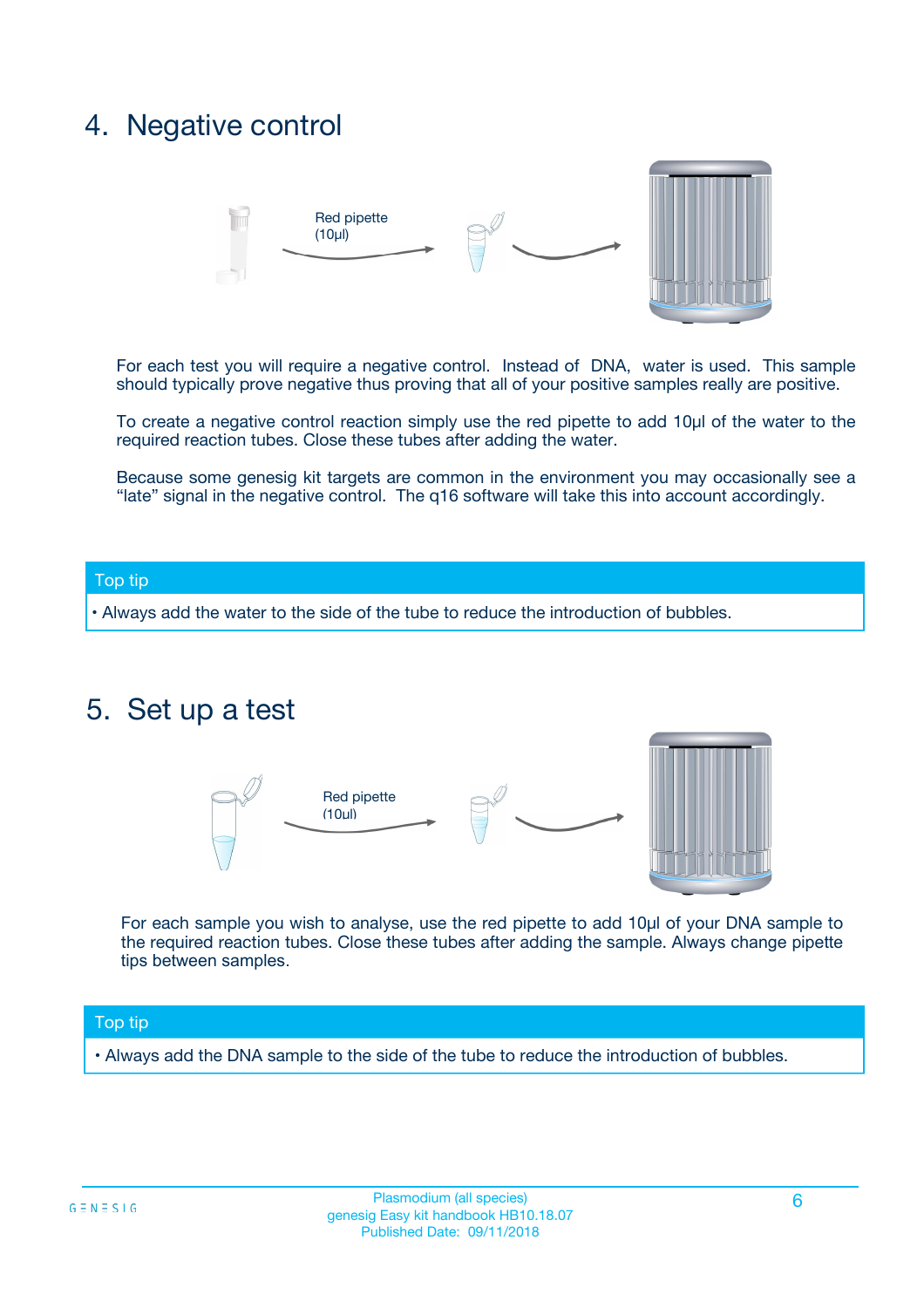### 6. Positive control



Use the blue pipette to transfer 1000µl (2 x 500µl) of template preparation buffer into the positive control template tube. Cap and shake tube to mix.

Each time you run a test you will require a positive control. This is a small portion of DNA from your target of interest. It serves two purposes:

1. It will always test positive so it shows that everything is working as it should be.

2. The q16 software knows how much DNA is present in the positive control. So it can automatically compare your sample of interest with the positive control to calculate the amount of target DNA in your sample.

To create a positive control reaction, simply use 10µl of the positive control instead of your DNA sample.



Take great care when setting up your positive control. The positive control template has the potential to give you a false positive signal in your other samples. Set positive controls up last after all other sample tubes are closed. Always change pipette tips between samples. You may even choose to set up positive controls in a separate room.

#### Top tip

**•** Always add the positive control to the side of the tube to reduce the introduction of bubbles.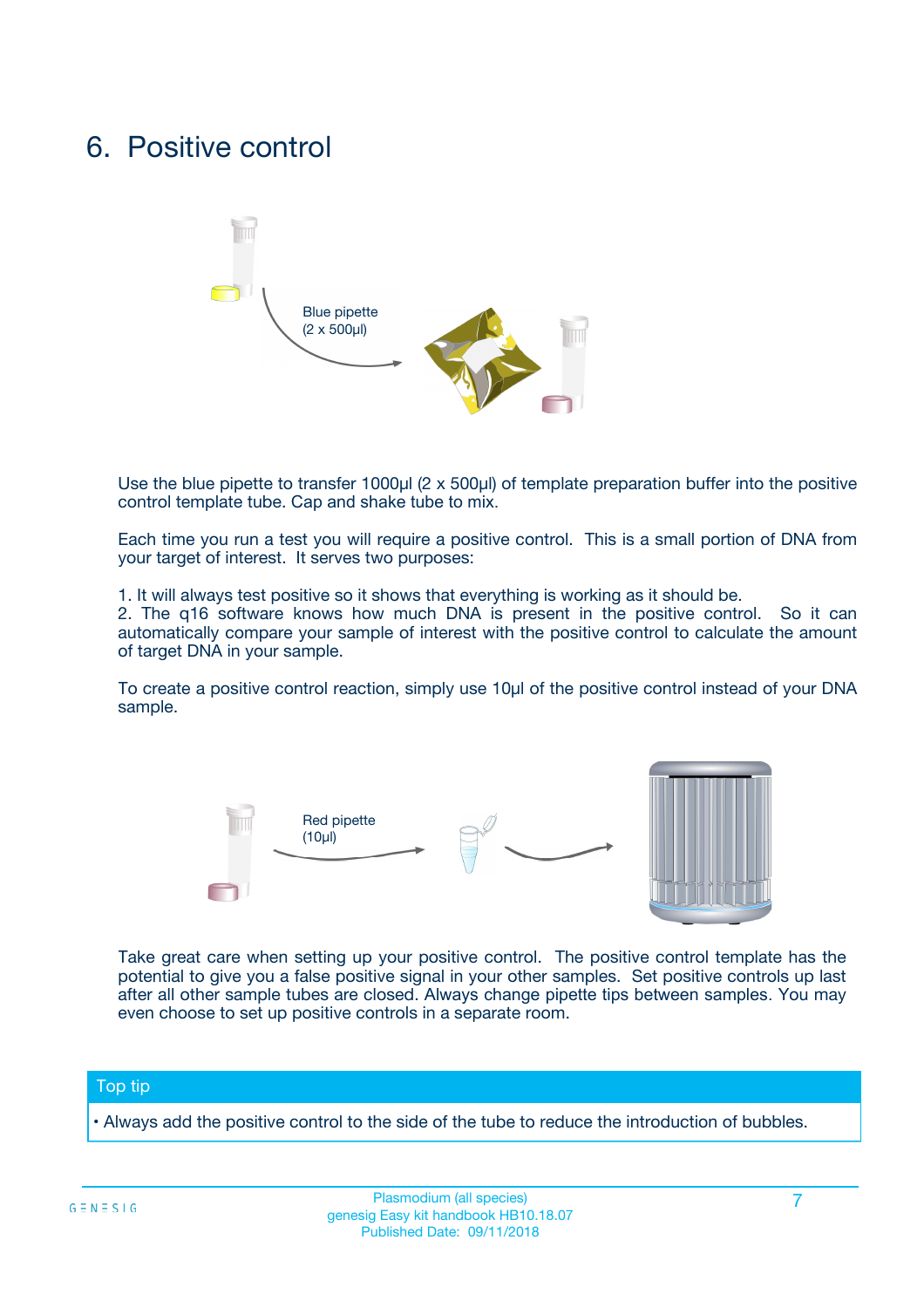## 7. Running the test

Place the tubes into the correct positions in your q16 as defined by the software, this may include positioning of empty tubes to ensure that the q16 lid is balanced. The run can then be started.

| genesig q16 PCR software - 1.2                                               |                                     | $\Box$                                                                                  |
|------------------------------------------------------------------------------|-------------------------------------|-----------------------------------------------------------------------------------------|
| Unsaved (New Experiment 2<br>$\vert \cdot \vert$<br><b>Open Experiments:</b> | <b>D</b> Open<br>Save<br>$\Box$ New | Save As<br><b>C</b> Close<br>$G \equiv N \equiv S \mid G$<br><b>&amp; Configuration</b> |
| Setup<br><b>Results</b><br><b>Stages:</b>                                    |                                     |                                                                                         |
| <b>Notes</b>                                                                 | Samples                             | <b>Tests</b>                                                                            |
| <b>Name and Details</b>                                                      | Color<br>Name                       | Note<br>Color<br>Note<br>Name                                                           |
| New Experiment 2017-10-26 11:06                                              | Sample 1                            | 条<br>علي<br>Test 1                                                                      |
| Kit type: genesig® Easy Target Detection kit                                 | Sample 2                            |                                                                                         |
| Instrument Id.:                                                              | Sample 3                            | $\qquad \qquad \blacksquare$<br>$\qquad \qquad \blacksquare$                            |
| Run Completion Time:                                                         | Sample 4                            |                                                                                         |
| <b>Notes</b>                                                                 | Sample 5<br>A<br>v                  | $\triangle$<br>4<br>$\oplus$<br>₩                                                       |
| <b>Well Contents</b>                                                         |                                     | <b>Run</b>                                                                              |
| Pos.<br>Test                                                                 | Sample                              | <b>Run Status</b>                                                                       |
| Test 1<br>-1                                                                 | <b>Negative Control</b>             | $\blacktriangle$                                                                        |
| $\overline{2}$<br>Test 1                                                     | <b>Positive Control</b>             |                                                                                         |
| $\overline{\mathbf{3}}$<br>Test 1                                            | Sample 1                            | Show full log                                                                           |
| Test 1<br>$\overline{4}$                                                     | Sample 2                            |                                                                                         |
| 5<br>Test 1                                                                  | Sample 3                            | <b>Run Control</b>                                                                      |
| 6<br>Test 1                                                                  | Sample 4                            |                                                                                         |
| $\overline{7}$<br>Test 1                                                     | Sample 5                            |                                                                                         |
| 8                                                                            |                                     | $\triangleright$ Start Run<br>Abort Run                                                 |
| <b>JOD FURTY TUDE TO BUILDED IN</b>                                          |                                     | $\overline{\mathbf{v}}$                                                                 |

#### Top tip

- Before loading tubes into the q16, check for bubbles! Flick the bottom of the tubes to remove any bubbles that may have formed during the test setup.
- Apply centrifugal force with a sharp wrist action to ensure all solution is at the bottom of the reaction tube.
- When repeating a test you can use a previous file as a template by clicking 'open' then selecting File name > Files of Type > Experiment file as template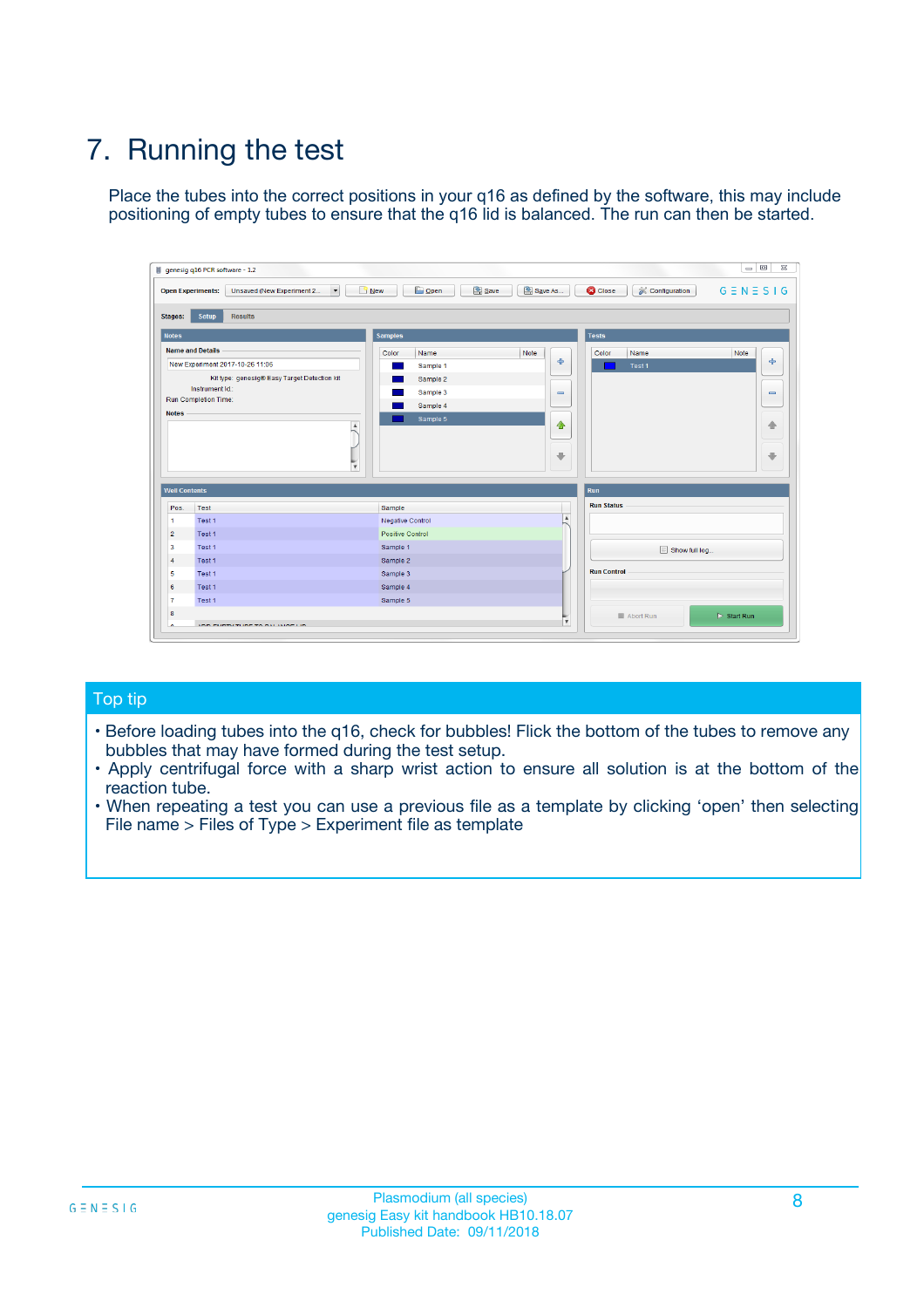### What do my results mean?

Analysis of your data is carried out automatically by the genesig q16. The following information is designed to help you fully understand a result or to troubleshoot:

### "Positive"

#### **Explanation**

Your sample has produced a positive result. Your target of interest is present and you can use the reported quantity.

"Negative"

#### **Explanation**

Your sample has produced a negative result. The target is not present in your sample.

### "Test contaminated"

#### **Explanation**

The Negative Control should be completely free of any DNA. If you see this error message it means that at some point during the setup, the Negative Control has been contaminated with DNA and has given a positive signal. This contamination has invalidated the test. The Positive Control and your test samples are both possible sources of contaminating DNA. The genesig q16 reaction tubes from previous runs will also contain very high amounts of DNA so it is important that these are carefully disposed of after the run is completed and NEVER OPENED. It may be the case that your kits have become contaminated which will lead to the same problem occurring repeatedly.

#### **Solutions**

1. Clean your working area using a commercial DNA remover solution to ensure the area is DNA free at the start of your run and re-run the test

2. If the problem persists then the kit has become contaminated and it will have to be discarded and replaced with a new kit. When you open the new kit, run a simple test to show that changing the kit has solved the problem. Prepare a test which includes only the Positive Control, the Negative Control and one 'mock sample'. For the 'mock sample' add water instead of any sample DNA. The result for the Negative Control and the mock sample should be negative indicating that contamination is no longer present.

#### **Preventive action**

An ideal lab set-up has a 'Clean area' where the test reagents are prepared and a 'sample area' where DNA samples and the Positive Control template are handled. The best workflow involves setting up all the test components (excluding the positive control template) in the clean area and then moving the tests to the sample area for sample and Positive Control addition. If this method is followed then the kit components are always kept away from possible sources of contamination. For extra security the Negative Control can be completely prepared and sealed in the clean area. All work areas should be decontaminated regularly with DNA remover.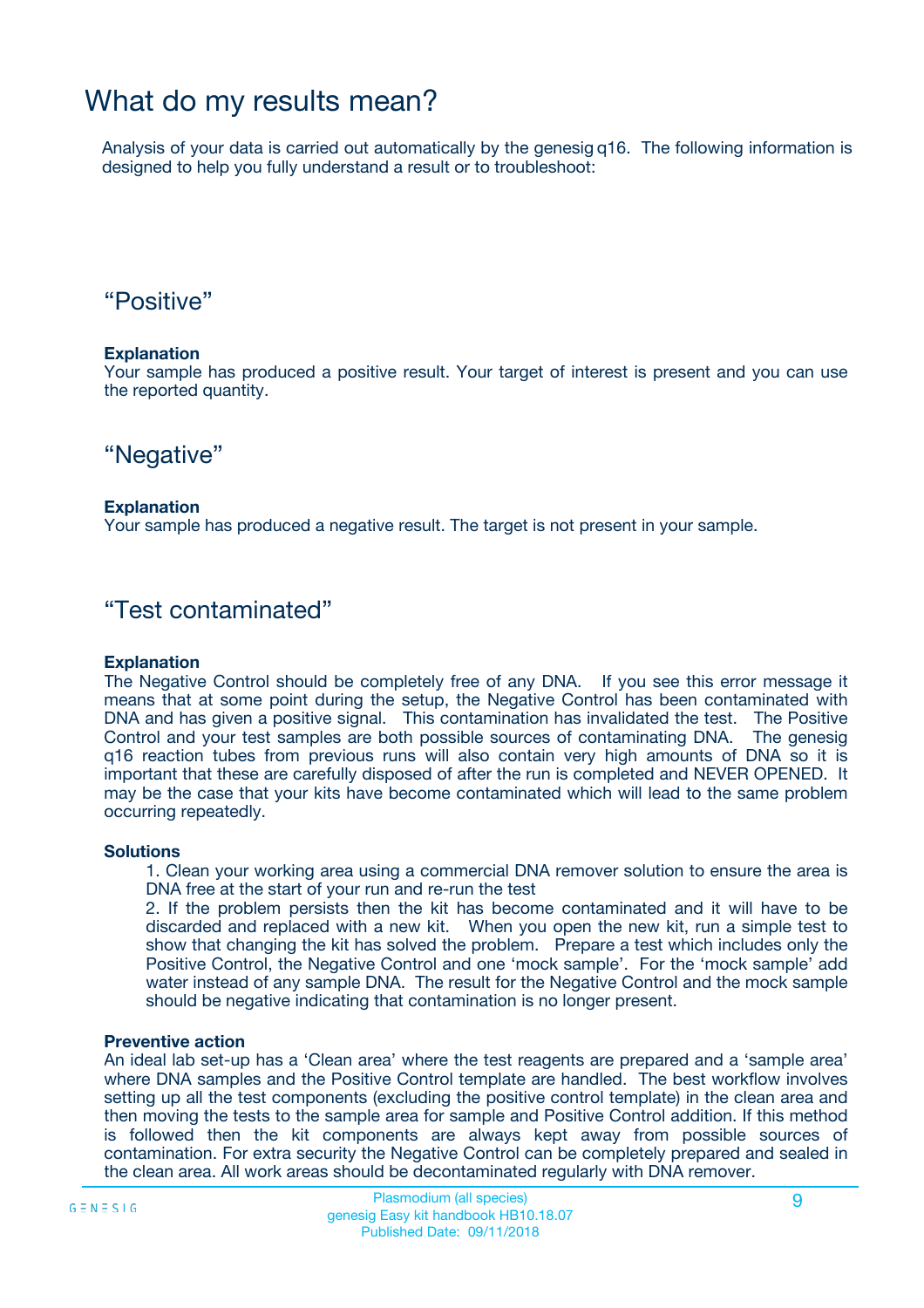### "Sample preparation failed"

#### **Explanation**

The test has failed because the quality of the sample was not high enough. The Internal Extraction Control component identifies whether the sample has been prepared correctly and is of suitable quality. This error message means that this quality control test has failed and the sample quality is not high enough for analysis.

#### **Solutions**

1. Check the sample preparation protocol for any user errors then repeat.

2. Poor quality samples can result from overloading the sample preparation protocol with too much starting material. Try reducing the amount of starting material then repeat.

3. Failing to add the Internal extraction Control DNA to your sample during the sample preparation protocol can also lead to a reported result of "sample preparation failed". Ensure that this step has not been overlooked or forgotten. If your samples are derived from an archive store or from a process separate from your genesig Easy extraction kit; you must add 5µl of Internal Extraction Control DNA into each 0.5ml of your sample to make it suitable for use on the q16.

### "Positive result, poor quality sample"

#### **Explanation**

The test is positive so if you are only interested in obtaining a 'present or absent' answer for your sample then your result is reliable. However, the test contains an Internal Extraction Control component that identifies if the sample is of high quality. This quality control test has failed and the sample is not therefore of high enough quality to accurately calculate the exact copy number of DNA present. If you require quantitative information for your sample then proceed with the solutions below.

#### **Solution**

For appropriate solutions, read the "Sample preparation failed" section of this handbook.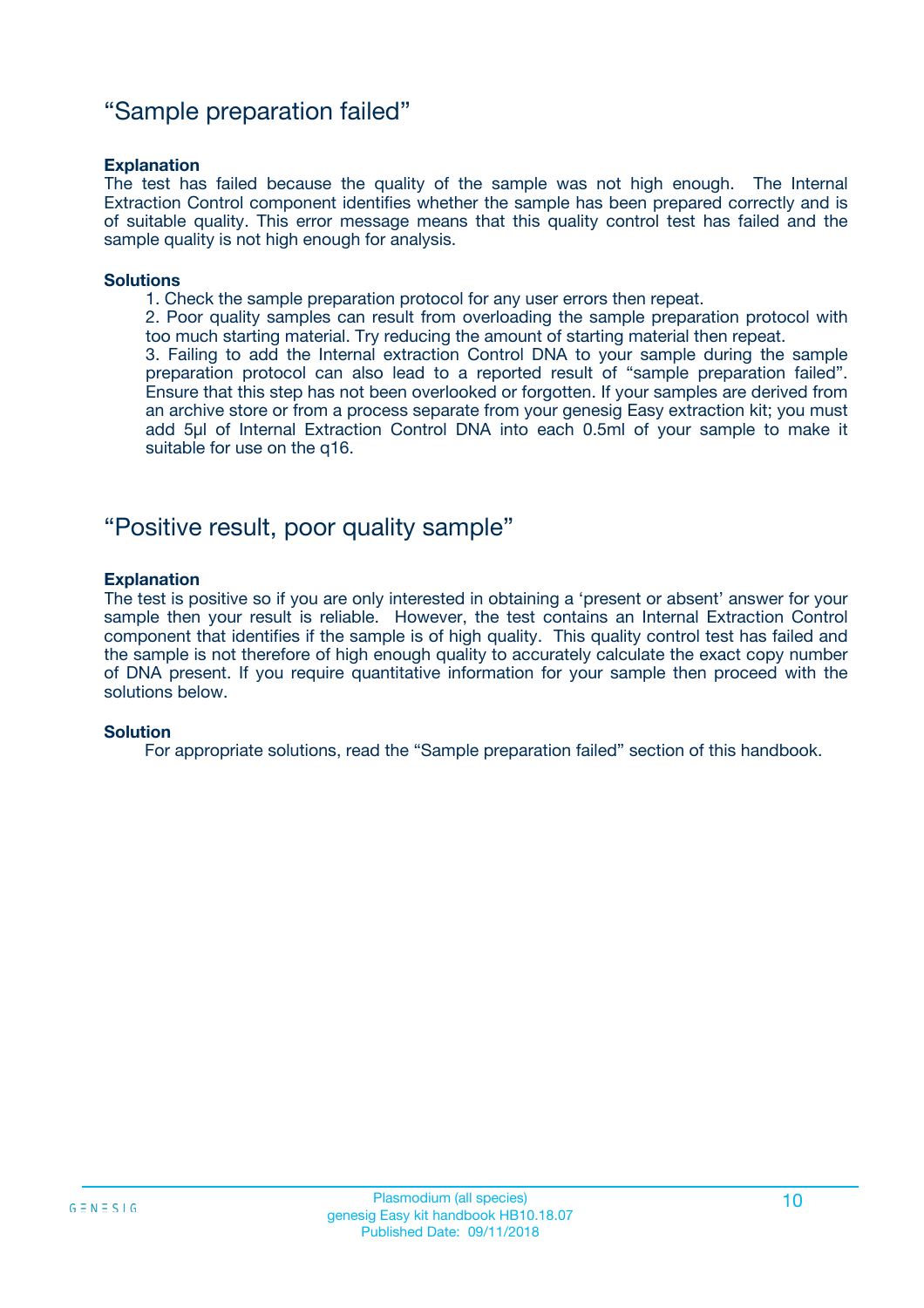### "Test failed"

#### **Explanation**

The test has failed because the Positive Control has not worked. The Positive Control is present to show that all aspects of the test are working correctly together. When this control test fails, the test as a whole is invalidated. This finding indicates that a problem has occurred in the reaction set-up part of the experiment and has nothing to do with sample preparation.

#### **Solutions**

- 1. Check the entire workflow and test set-up to look for any user errors, then repeat the test e.g. have the right colour pipettes and solutions been used with the correct tubes?
- 2. Ensure the positive and negative controls are inserted into the correct wells of your q16.

3. A component of the test may have 'gone off' due to handing errors, incorrect storage or exceeding the shelf life. When you open a new kit, run a simple test to show that changing the kit has solved the problem. Prepare a test which includes only the Positive Control, the Negative Control and one 'mock sample'. For the 'mock sample' add internal control template instead of any sample DNA. If the Positive Control works, the mock sample will now be called as a negative result.

### "Test failed and is contaminated"

#### **Explanation**

The Positive Control is indicating test failure, and the Negative Control is indicating test contamination. Please read the "Test Failed" and "Test contamination" sections of this technical support handbook for a further explanation.

#### **Solution**

For appropriate solutions, read both the "Test failed" and "Test contaminated" sections of this handbook.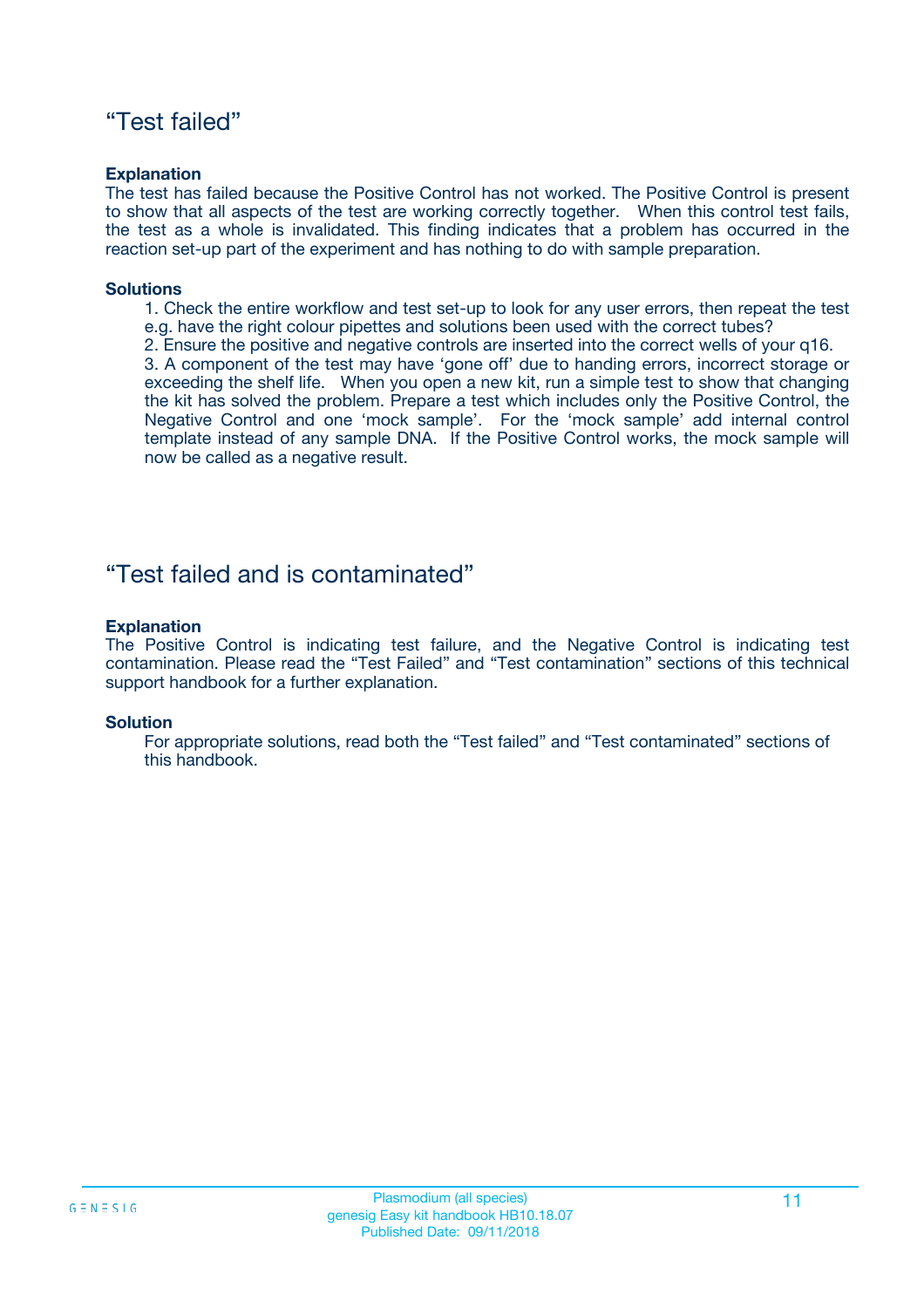## Plasmodium (all species)

Plasmodium is a genus of obligate, protozoan parasites that cause Malaria. There are over 200 known species within this genus with four infecting humans (P.falciparum, P.vivax, P.malariae, P. ovale) and others targeting a variety of vertebrate hosts as well as exploiting a number of mosquito species during their life cycle.

Mosquitoes of the Aedes, Culex, Mansonia, Theobaldia and Anopheles genera transmit the parasite to a vertebrate host by biting. The sporozoites of the parasite are injected into the individual with the mosquito saliva. These sporozoites target the host liver where they replicate asexually within 24 hours, creating merozoites which are subsequently released into the host circulatory system where they invade erythrocytes and undergo nuclear division causing these cells to burst. The parasite can also reproduce sexually producing gametocytes which are then able to infect the vector host when they bite the human. In the mid gut of the mosquito these mature into micro-gametes with flagella and macro-gametes that fuse together to produce a zygote which later develops into an oocyst in the space between the epithelial cells and the basal lamina. These oocysts undergo asexual replication to produce sporozoites of around 1µm in diameter which relocate to the salivary gland ready to infect another individual when the mosquito feeds again.

Symptoms of human plasmodium infections include fever, chills, weakness, headache, vomiting, diarrhoea, anaemia, and pulmonary and renal dysfunction. Treatment is based on identification of the specific species causing the infection, where in the world the infection was acquired and drug resistance but if left untreated infection may cause death.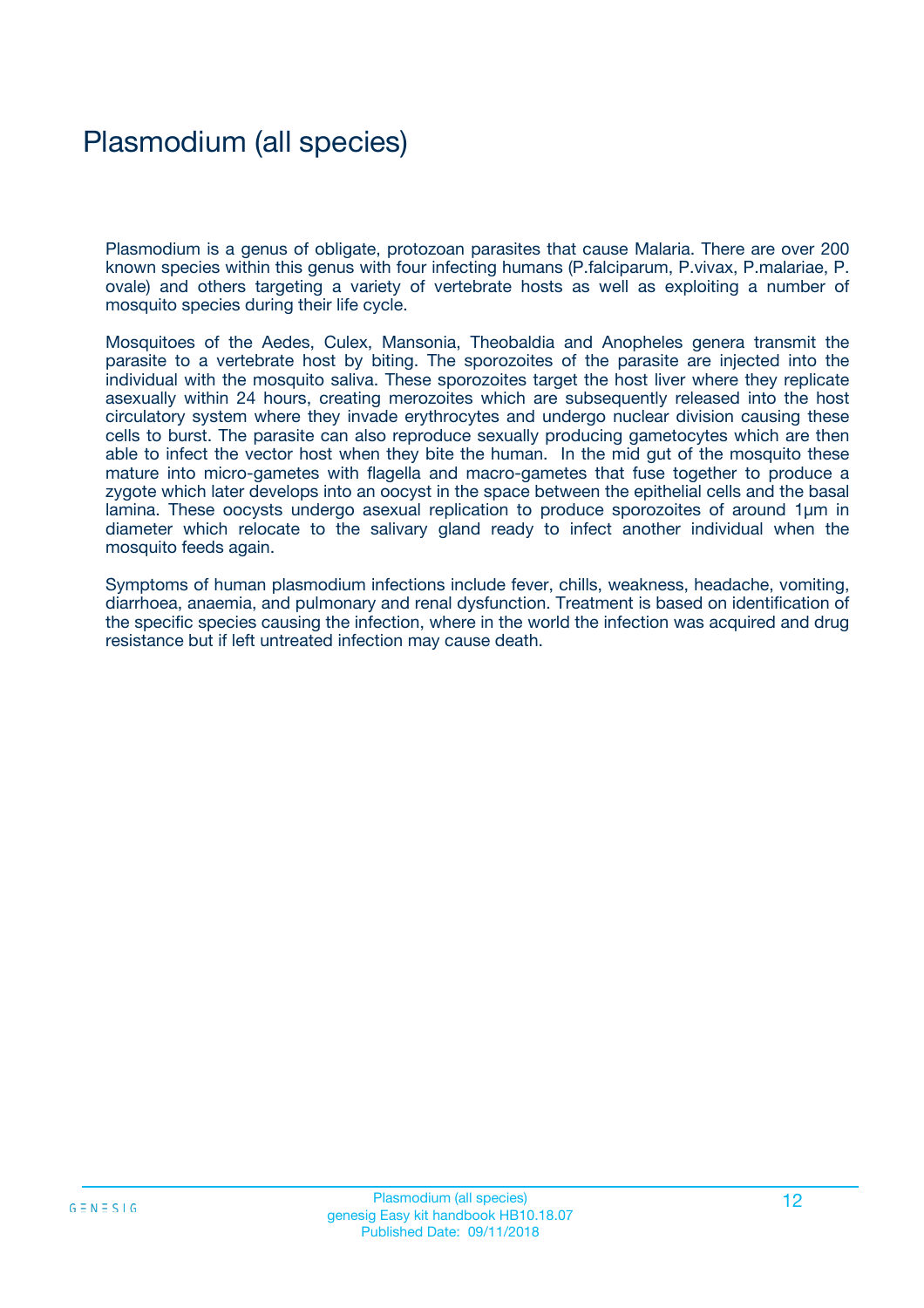## **Specificity**

The Primerdesign™ genesig® Kit for Plasmodium (all species) (Plasmodium\_spp) genomes is designed for the in vitro quantification of Plasmodium\_spp genomes.

The primers and probe sequences in this kit have 100% homology with over 95% of clinically relevant Plasmodium\_spp reference sequences based on a comprehensive bioinformatics analysis.

The 18S ribosomal gene, is the ideal target to achieve a broad based detection profile for all species of plasmodium.

The Plasmodium spp primer/probe set has a broad theoretical detection profile based on a comprehensive bioinformatics analysis in which various non-plasmodium species may be picked up. This detection profile in silico is not applicable when the sample is blood, as the nonplasmodium species are not expected to be present in this sample type.

If you require further information, or have a specific question about the detection profile of this kit then please send an e.mail to enquiry@primerdesign.co.uk and our bioinformatics team will

If you require further information, or have a specific question about the detection profile of this kit then please send an e.mail to enquiry@primerdesign.co.uk and our bioinformatics team will answer your question.